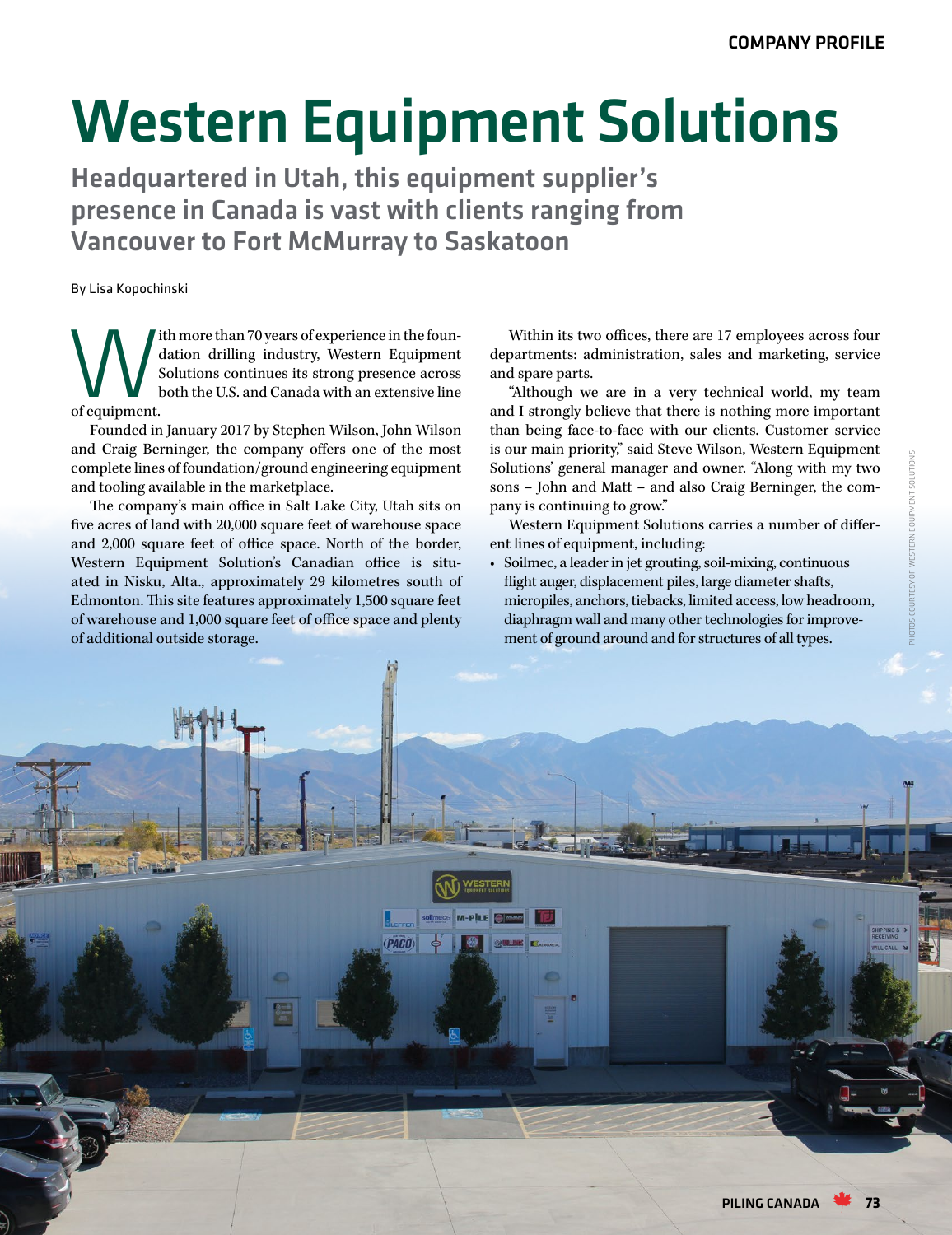

**"Whether it is foundations for the new Rogers Place, a new power line, condos or even a Home Depot, you can find our equipment working to help build the foundation."**

**– Steve Wilson, Western Equipment Solutions**

- TEI Rock Drills, a manufacturer of high-performance excavator drill attachments, drill components and limited access rock drill rigs. Western Equipment Solutions' unique drilling platform incorporates innovative TEI drilling technology with the construction industry's most rugged soil and rock drilling components.
- Leffer, a German company that manufacturers oscillators, rotators, segmental casing, grabs, chisels and other tools to perform specific technologies.
- Wilson Drill Tools, which offers specialty large and small diameter tooling equipment, as well as high-end hydraulic oils and grease. WDT also has a comprehensive inventory of ground improvement equipment, tools and equipment available for rent.
- Junttan (piling rigs) Western Equipment Solution's territory for Junttan is the Western U.S. only. However, the company does offer rental rigs, hammers and power packs.

"Our client base depends on the product line," said Wilson. "With Soilmec, we have an exclusive territory in the Rocky Mountains and Western Canada. TEI Rock Drills has agreed for us to represent them over all of the Western United States and Western Canada. And, for the Junttan line, we are an agent for the Western U.S. We have branded tools as Western Drill Tools and are able to sell in all regions of North America."

## **Canadian presence**

Western Equipment Solution's presence in Canada is vast, with clients ranging from Vancouver to Fort McMurray to Saskatoon.

"We have a presence in every major city in Western Canada, and most of the small towns, too," said Wilson. "Whether it is foundations for the new Rogers Place, a new power line, condos or even a Home Depot, you can find our equipment working to help build the foundation."

The company has been integral in bringing new technologies into Western Canada. One prime example is continuous flight augers (CFA).

"For about 20 years now, our team has supported the development of CFA, giving 'lunch and learn' seminars and bringing in operational experts to work with our clients to 'fine-tune' their operators' skills," said Wilson. "We believe training and education are the keys of development for our customers' staff."

Once CFA benefits were realized, the technology grew in popularity until today, where more than 50 per cent of foundation construction is done with CFA. Maintenance and drilling seminars and training sessions are continuously being planned either locally or at the factories in Italy, Colorado and Germany.

"The Soilmec Flight (SF) line has dedicated CFA units with the potential to revolutionize the technique," said Wilson. "We have also been on the forefront of oscillators and segmental casing work with the Leffer line, as well as limited access work with our TEI machines."

When asked which Canadian projects the company has provided equipment for, the list is seemingly endless and includes many "big box" stores and industrial plants like Voyager, Suncor, Syncrude, Kerl Lake, as well as numerous power line projects, including the latest